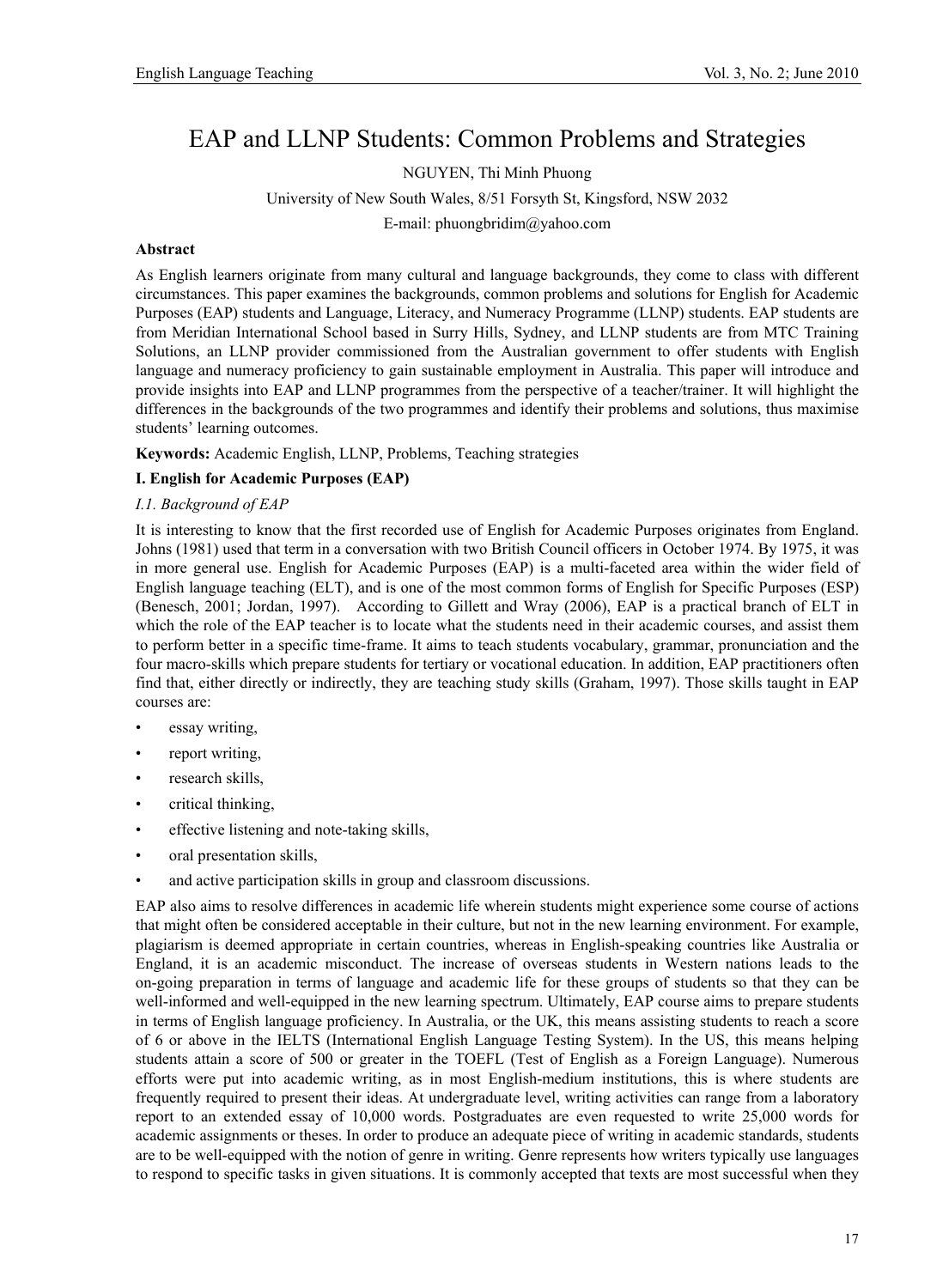employ conventions that other members of the academic community find familiar and convincing. It is also worth mentioning that as different disciplines require particular genres of writing in terms of references, assessments, quotations, etc., a range of needs analysis needs to be conducted among students to ensure that the quality of their future assignments are met in terms of academic writing standards.

EAP is an educational approach in ELT with a totally different approach from General English courses (Candlin & Mercer, 2001). EAP focuses on reading and writing, whereas many General English concentrates on speaking and listening (Knapp & Seidlhofer, 2009). EAP courses tend to teach formal, academic genres rather than conversational and social genres in General English courses. In most universities in Australia, EAP is the pre-sessional pathway where learning skills are provided to students to engage them into academic environment.

#### *I.2. Common problems of EAP students*

EAP students in this paper are from Meridian International School based in Surry Hills, Sydney. The students come from a variety of countries such as China, India, Vietnam and other Asian nations. Most students have achieved pre-intermediate level of English, or IELTS of 5 or 5.5. They need to enhance their four macro-skills in English to ensure that they are well-prepared for tertiary education or vocational training. Their speaking and listening skills are of acceptable level because of the immersion of media exposure in English in these developing countries. They have been taught conversational English in the early years of their lives. Most students are familiar with slangs that they watch on American movies. The biggest obstacle that these students encounter is their writing skills. The grammatically correct and structured sentences are what these students aim for. EAP course is designed to help students achieve that goal. Enhancing writing skills together with mastering reference styles (APA, Harvard, or Chicago Manual of Style), understanding these styles and making sense of how the system works are essential features of an EAP course. With regard to reading skills, students are instructed on how to obtain information quickly from textbooks and other reading materials to fulfil the requirements of the course. Skimming and scanning are two important skills for students. Before the lecture begins, students are required to read hundreds of pages on technical issues, thus the ability to select and remember necessary information are essential for the survival and thriving of these students. Furthermore, students are also provided with other academic learning skills such as presentation skills, essay writing skills, communication skills and note-taking skills.

#### *I.3. Strategies for EAP students*

In order to assist students reach the best learning outcomes, teachers/trainers should provide students with clear outcomes and expectations with levels of expected competences (Carter & Nunan, 2001; Danielson, 2007). Teachers need to design the syllabus according to the expectations of the students. Teachers should also continuously raise students' awareness of what are required from students. As most overseas students are from Asian countries, collaborative learning styles are prevalent in classroom environment (Salili & Hoosain, 2007). In English language classroom, interaction between student/student and between student/teacher plays a crucial role in developing students' learning outcomes, especially in the area of listening and speaking skills (Candlin & Mercer, 2001).

With regard to writing in academic English, it would be very productive if students are taught the academic genre before they actually write the paper. Unless students fully understand an academic article, they will not be able to produce a similar genre. What is more, if students are not taught the vocabulary associated with academic writing, they will find it difficult to understand the meanings and collocations of sophisticated words. Writing is an integral and important part of EAP courses (Blue, 2000; Hinkel, 2004). EAP students are normally required to write a long essay about a topic of their choice. This assignment is to be conducted over the period of 7-8 weeks. The topic is to be distributed to students at week 2 of the 10-week course. Students are asked to collect information and develop their ideas to compose an essay. Teachers play a significant role in assisting students build up the essay. During this time, feedback from teachers is exclusively essential. Feedback should come at the drafting stage, giving students chances to incorporate teachers' comments into subsequent drafts. It should be provided in the form of one-on-one discussion where questions are raised and students have chances to communicate their ideas. At this stage, students can clarify their thoughts and make the best choice of words by exchanging their thoughts with their teachers. On the basis of what the teacher suggests, students have opportunities to improve their writing skills, and avoid mistakes in their future assignments. Students then develop on the smooth flow and transitions between passages. In that approach, they feel more confident and more prepared for their academic life. Additions and suggestions about text organisation can be utilised to help students express themselves in a comprehensible approach.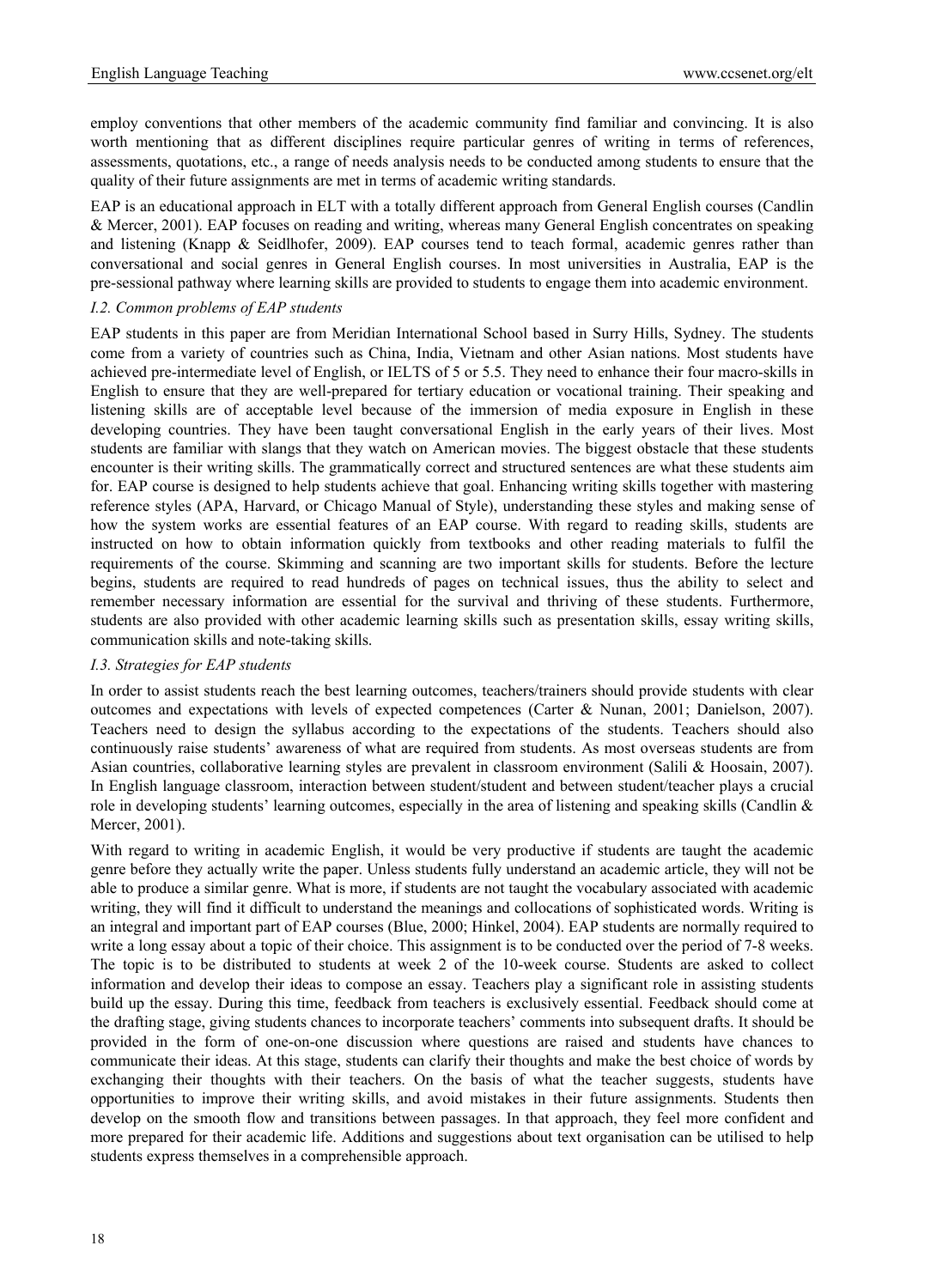It would be highly recommended that students are given chances to make presentations in front of their classmates. Students from Asian countries, especially South East Asian countries like China, Thailand, Japan, Korea, and Vietnam are from teacher-centred learning environments, where teachers have unquestioningly upmost authority. Students are not allowed to ask questions or raise their voices in classroom (Hollins, 1996; Oxford, 1996). Students from these countries are very reserved and do not want to express their ideas freely. This circumstance makes it difficult for students to integrate themselves in a Western style classroom where they are required to present their ideas, to refute others' opinions, and to assert themselves in academic environments in an intellectual manner. Raising students' self-esteem, confidence and assertiveness is of significant values to the success of the programme.

All in all, students' writing skills, reference skills, and presentation skills are the three areas that need to be improved in an EAP course. As the learning needs and the psychological features of this group of students are distinctly different from other groups, it is teachers' responsibility to ensure that learners are well-prepared for their tertiary or vocational education in terms of academic English performance.

# **II. Language, Literacy and Numeracy Programme (LLNP)**

## *II.1. Background of LLNP*

Literacy and Numeracy are of significant values in our lives. They are directly or indirectly linked to the physical, social and economic security of individuals, and ultimately to a country's well-being. Raising students' literacy and numeracy skills help to ensure that students are well-prepared for their study and their career. The LLNP (Language, Literacy and Numeracy Programme) provides basic Language, Literacy and Numeracy training for eligible job-seekers. The programme aims to enhance clients' language, literacy and/or numeracy with the expectation that such improvements will enable them to participate more effectively in training or in the labour force, gain sustainable employment and lead to greater benefits for society in the long term. The LLNP is funded by the Australian government and is designed to meet the needs of students, to satisfy the demands of industries and local businesses, and to provide practical skills to students in job applications. This programme is funded by the Department of Education, Science and Training for migrants who have registered with Centrelink (an organisation that delivers services to assist people to become self-sufficient and supporting those in need) as job-seekers. Before students enrol in a specific class, their English language skills are assessed by an in-house assessor trained to provide students with a test in 4 macro-skills (listening, speaking, reading, and writing). An individual training plan for students will be drawn within a reasonable timeframe after the assessment phase. Both the teacher and students are expected to closely follow the training plan. Students are not allowed to be absent from classroom for more than 20 per cent of the required attendance duration. Otherwise, they will be suspended from the training.

One of the training providers commissioned by the Australian government to conduct LLNP programmes for students is MTC Training Solutions. The Certificates I-IV in Spoken and Written English are considered to be the foundation of the entire training curriculum, with the aim to provide teachers a framework on what needs to be fulfilled at the end of each 200-hour block of training.

#### *II.2.Common problems of LLNP students*

Those participants in this class are mostly adult learners, who come to Australia as migrants and have nearly no prior English language. Some students are even illiterate in their own native language. There are five groups of learners:

- learners who possess no literacy skills in their home countries;
- learners who were Australian-born but dropped out of schooling very early in their life, so their literacy and numeracy skills are very low;
- learners who prefer grammatical practice to speaking or vice versa;
- learners with pictographic writing systems (Chinese, Thai, Korean) where they have to study how to write the alphabet as the first step;
- and learners with very diverse motivations and socio-linguistic and cultural backgrounds.

Adult learners have limited motivation to learn than other age groups. They have family commitments and related issues to deal with during their daily lives. Some students come to class not to earn knowledge, but to satisfy Centrelink welfare requirements. If a student's attendance is below the requirements, Centrelink will cut their welfare payments. Thus the internal motivation of these students does not exist. It is the teacher/trainer's responsibility to enhance students' motivation by organising extra-curricular activities to increase their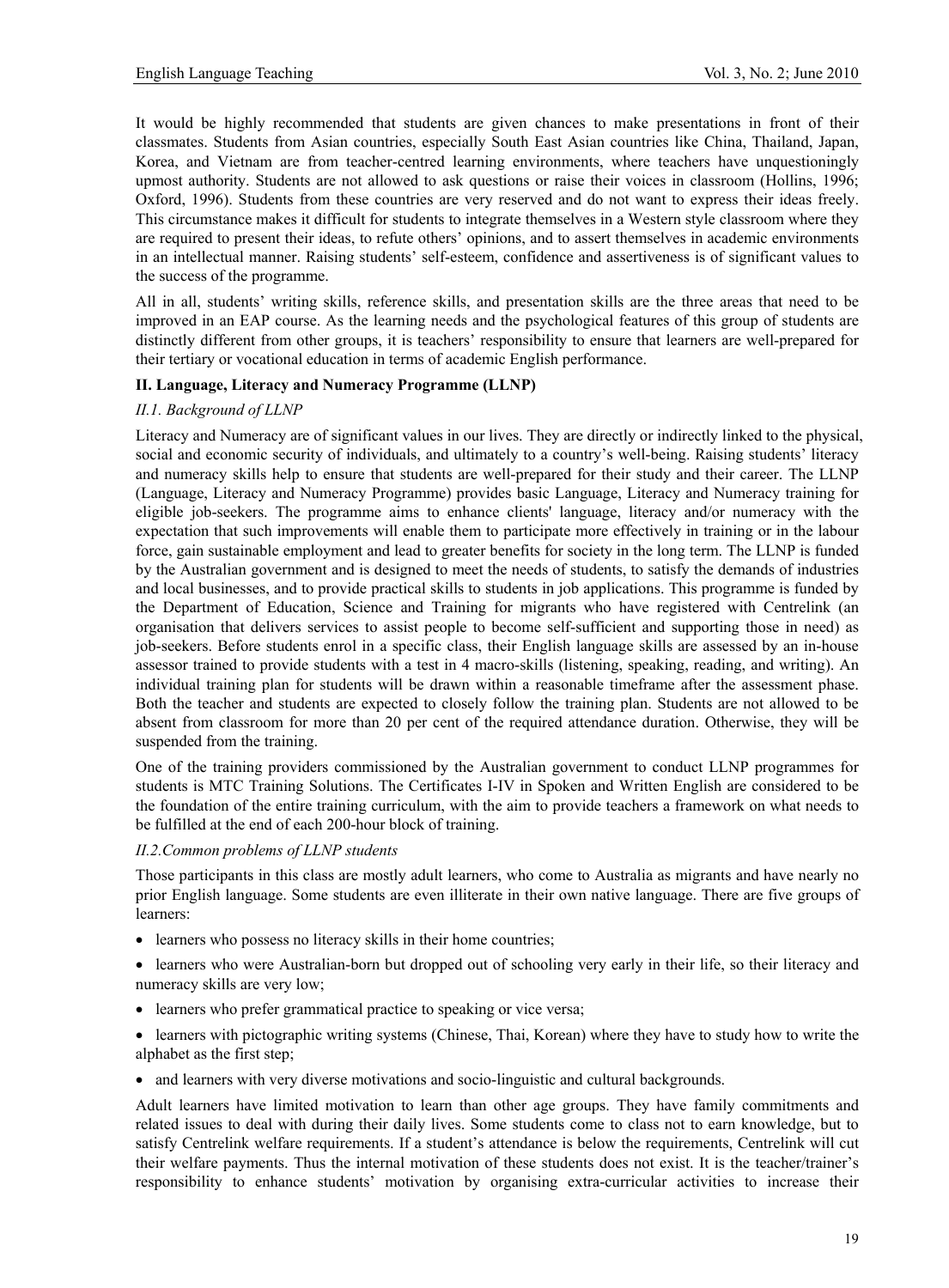enthusiasm to attend classes. Another problem is that as students are mature learners, they are very sensitive in their classroom behaviours. Teachers/trainers need to be understanding and know how to treat students with respect.

## *II.3.Strategies for LLNP students*

There are several approaches to teaching LLNP learners. First of all, students can use their skills to help each other in a friendly learning environment. Peer-learning has proved itself to be an effective classroom interaction (Milson, 1973; Topping & Ehly, 1998). Those students assisted by their friends/classmates will not feel intimidated as when they are approached by their teachers/trainers. As the student intake is conducted on a weekly basis, students in the same class have different learning paces and progresses. Teachers can sometimes rely on more advanced students to support their classmates. In this way, teachers will save time and reduce their stress in the classroom. More often than not, classroom preparation is very time-consuming and the assistance from more advanced students will be of significant values. Moreover, peer learning can help students adopt the most effective learning strategies for themselves (O'Donnell & King, 1999). It would be best if teachers can create a learning environment where students feel that they are playing and working, not studying, as most learners are adults. It will generate a lot of pressure if students feel they are under supervision like children. Group-work, under proper conditions, creates a friendly learning environment for students and their teachers (Brandler & Roman, 1999; Cohen, 1994; Doel, 2006). Studying collaboratively has shown to directly enhance learning. Also, once students enter the workforce, their employers will highly value the co-operation of the students with fellow colleagues. In this collaborative learning environment, teachers should ensure that students feel welcomed and relaxed, so that students will increase their self-esteem and confidence level. In terms of course design and curriculum development, it is necessary to conduct a needs analysis. On that basis, the course designer can propose an appropriate syllabus and methodology that aims to develop students' skills (Yalden, 1997). Once the course has been conducted, it needs to be regularly updated with the evaluation in terms of its effectiveness.

As discussed, LLNP aims to provide learners with appropriate competence for everyday conversation to gain sustainable employment in Australian context. The programme has proved to be successful in recent years. To ensure a prolonged and continued success, teachers/trainers need to ascertain that students are highly externally motivated. This can be achieved by providing a stress-free learning environment where students are allowed to interact with their fellow classmates. Assignments specified for students should be based on daily activities such as shopping, going on holiday, finding ways around, rather than academic technicalities.

To sum up, whereas EAP aims to provide learners with Academic English, LLNP seeks to provide students with General English capabilities. Thus the applications and practice of the two programmes need to be adjusted so as to ensure the best possible learning outcomes for students. As with EAP students, writing and reading in academic contexts should be emphasised, while speaking and listening in real-life situations are to be the focal attention for LLNP learners. Teaching tips and techniques for those two categories of students are specifically mentioned within the article.

## **References**

Benesch, S. (2001). *Critical English for academic purposes: theory, politics, and practice.* New Jersey: Routledge.

Blue, G. M. (2000). *Assessing English for academic purposes.* Oxford: Language Publishers.

Brandler, S., & Roman, C. P. (1999). *Group work: skills and strategies for effective interventions.* New York: Routledge.

Candlin, C., & Mercer, N. (2001). *English language teaching in its social context: a reader.* New York: Routledge.

Carter, R., & Nunan, D. (2001). *The Cambridge guide to teaching English to speakers of other languages.* Cambridge: Cambridge University Press.

Cohen, E. G. (1994). *Designing groupwork: Strategies for the heterogeneous classroom.* New York: Teachers College Press.

Danielson, C. (2007). *Enhancing professional practice: a framework for teaching.* Alexandria, VA: Association for Supervision and Curriculum Development.

Doel, M. (2006). *Using groupwork.* New York: Routledge.